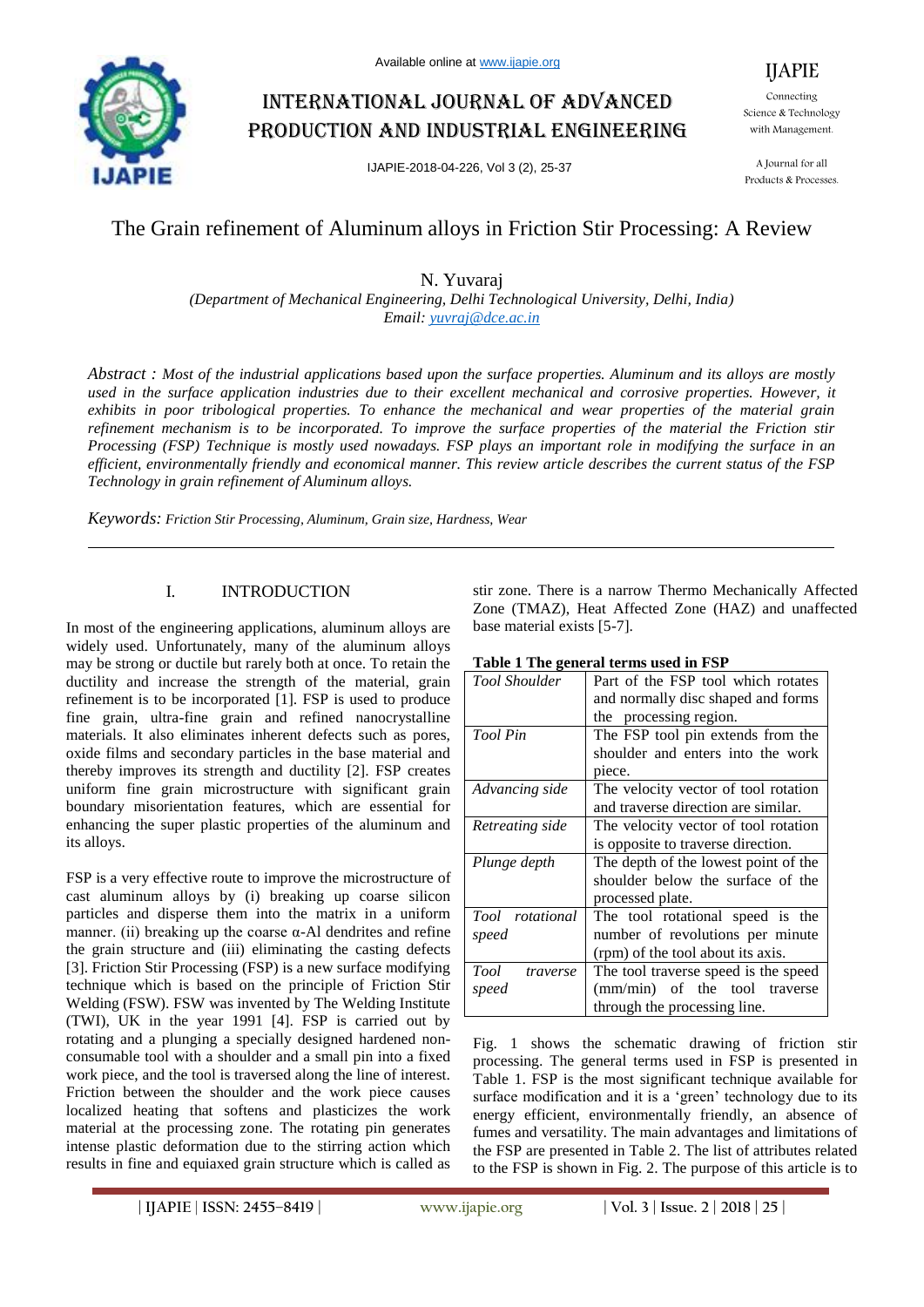review the current state of FSP technology in Aluminum based alloys.



**Fig. 1 F**riction stir processing (a) schematic drawing (b) Experimental set up

## **II. GRAIN REFINEMENT**

During FSP, materials are heavily deformed at the zone nearest to the pin tool, and there will be a large strain due to high temperature. The various mechanisms are responsible for refinement of grain size in the Stir Zone (SZ). The mechanisms are such as Dynamic Recovery (DRV), Continuous Dynamic Recrystallization (CDRX) and Discontinuous Dynamic Recrystallization (DDRX) [10-13]. FSP creates uniform fine grain microstructure with significant grain boundary misorientation features, which are important for enhancing the hardness and super plastic properties of the aluminum and its alloys. The tensile properties of the processed samples increase with decrease in grain size. As per Hall-Petch relationship [14].

 $\sigma_s = \sigma_o + k_v d^{-1/2}$ .... (1)

There  $\sigma_s$  and  $\sigma_o$  are constants; d is the average grain size. From this equation,  $\sigma_s$  is inversely proportional to grain size. According to this relationship decrease in grain size results in higher strength at stir zone.

**Table 2** Benefits and limitations of FSP **[8]** 

| <b>Benefits</b>    |                                         |  |  |  |  |  |
|--------------------|-----------------------------------------|--|--|--|--|--|
| Technical          | One-step processing technique           |  |  |  |  |  |
|                    | No surface cleaning required            |  |  |  |  |  |
|                    | Good dimensional stability<br>and       |  |  |  |  |  |
|                    | repeatability                           |  |  |  |  |  |
|                    | Facility of automation                  |  |  |  |  |  |
|                    | Depth of processed<br>be<br>zone<br>can |  |  |  |  |  |
|                    | controlled by the pin length            |  |  |  |  |  |
| Metallurgical      | Solid state process                     |  |  |  |  |  |
|                    | Minimal distortion of parts             |  |  |  |  |  |
|                    | No chemical effects and no cracking     |  |  |  |  |  |
|                    | Grain refining and homogenization       |  |  |  |  |  |
|                    | Excellent metallurgical properties      |  |  |  |  |  |
|                    | Possibility to treat thermal sensitive  |  |  |  |  |  |
|                    | materials                               |  |  |  |  |  |
| Energy             | Low energy consumption since heat is    |  |  |  |  |  |
|                    | generated by friction<br>and<br>plastic |  |  |  |  |  |
|                    | deformation                             |  |  |  |  |  |
|                    | Energy efficiency competing with fusion |  |  |  |  |  |
|                    | based processes as laser                |  |  |  |  |  |
| Environmental      | Green technique                         |  |  |  |  |  |
|                    | No fumes produced                       |  |  |  |  |  |
|                    | Reduced noise                           |  |  |  |  |  |
|                    | No solvents required for surface        |  |  |  |  |  |
|                    | degreasing and cleaning                 |  |  |  |  |  |
| <b>Limitations</b> | New technique                           |  |  |  |  |  |
|                    | Lack of predictive models in FSP        |  |  |  |  |  |
|                    | Keyhole at the end of each pass         |  |  |  |  |  |
|                    | Need of a suitable fixture              |  |  |  |  |  |



**Fig. 2** Schematic view of list of attributes and links to the FSP process [9]

Several researchers have reported that the grain refinement of the aluminum alloys in the FSP takes place in the stir zone due to intense plastic deformation. The process parameters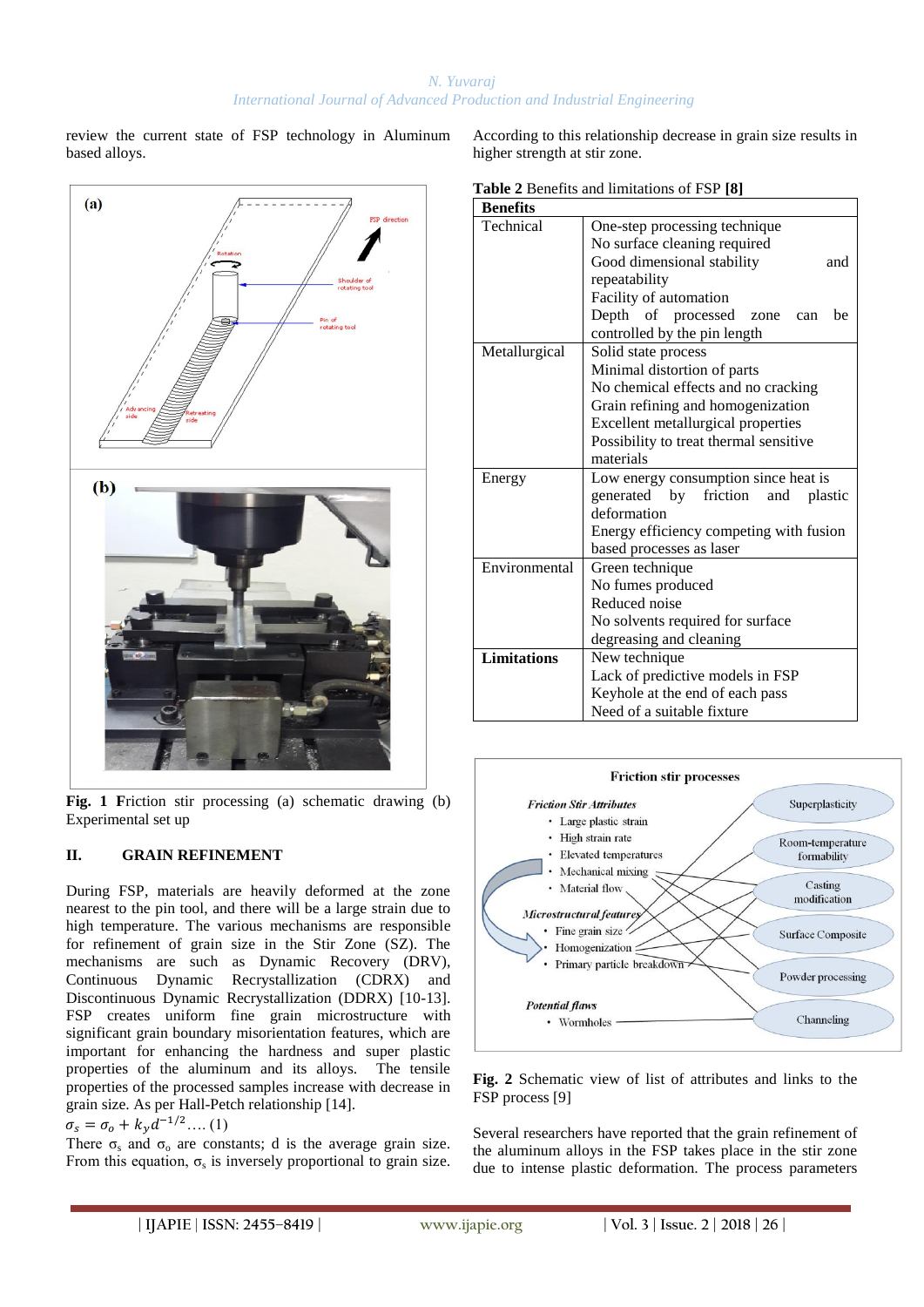are tool rotational speed, traverse speed, the number of passes, tool tilt angle, tool plunge depth, and the methods of cooling applied during FSP. Post heat treatment of the processed region also influences the microstructure [15-18]. Decrease in grain size of the material enhanced the mechanical properties such as hardness, strength, and ductility [19. The grain size of 0.7µm was obtained in Al-4Mg-1Zr samples subjected to FSP [20]. Ultra-fine grain sizes of  $\lt 1$ µm were obtained in under water FSP of Al2219-T6 alloys [21]. In the multipass submerged friction stir processing of Al 6061-T6 alloy the grain size is lesser than 200nm [22]. The grain size of 100nm to 400nm was observed in the processed Al 7075-T6 alloy [23].

Pradeep and Pancholi (2013) [24] friction stir processed on 5086 aluminum alloy with 50% overlap with different rotational speed and traverse speed combinations. The sample processed at tool rotational speed of 1024 rpm and traverse speed of 50mm/min the grain size was  $12.6\pm3.1\,\mu$ m and the sample processed at tool rotational speed of 720 rpm and traverse speed of 155mm/min was 7.4±2.6µm. The base material grain size was 48±3.5µm. Lower heat input and high strain rates occur in the lower rotational speed and higher traverse speed specimens which resulted in smaller grains in the material with more ductile nature, and this process is suitable for obtaining the materials for super plastic forming. Cui et al., (2009) [25] were investigated the effect of different backing plate material & cooling methods on grain size of processed Al-Mg alloys. The different combination of backing plate and cooling methods were steel backing plate/air cooling, copper backing plate/air cooling and copper backing plate/water covered cooling. The average size of 2.7µm was obtained in the specimen of a copper backing plate with water covered cooling method, which is lower than other cooling method on processed samples. The average grain size of the processed specimens was decreased with lower rotational speed/traverse speed  $(\omega/v)$  ratio. The less frictional heat is generated between the tool and workpiece which in turn causes reduction in grain growth in the stir zone.

El-Rayes and El-Danaf (2012) [26] have friction stir processed Al6082 alloy at tool rotational speed of 850 rpm and traverse speed of 90mm/min using a single pass. Second phase particles are homogeneously dispersed in the stir zone of the matrix with higher density. In the stir zone, severe plastic deformation and frictional heating result in the generation of fine-grained microstructure and the same is attributed to dynamic recrystallization. Sharifitabar, et al., (2011) [27] have reported that grain size of FSPed Al5052 alloy was decreases with increase in FSP passes.

The Fig. 3 shows the optical micrograph of stir zone of processed region of Al5052 alloy with with different number of FSP passes. Al-Fadhalah et al., (2014) [28] have studied the effect of number of passes on the grain size of friction stir processed Al 6063 alloy. Processed sample with two passes exhibited lower grain size in the stir region when compared to one pass processed samples. A post-Solution Heat Treated and Artificially aged (SHTA) two pass processed specimen had higher grain size (26-45µm) than the non SHTA two pass FSPed samples (2.9-4.0µm). It led to grain growth due to the formation of strengthening precipitates. The average grain size of the single pass friction stir processed Al2219 alloy was reduced to 6.2 $\mu$ m from the average grain size of the base material (67.4µm). Further increase in the number of passes to two and three has resulted in slight increase in average grain size value of 6.7µm and 7µm respectively. In multi passing, the heat input is slightly increased in the stir zone and reduces the size of intermetallic particles formed during solidification of aluminum alloy.

The formation of fine grain during FSP can be attributed to dynamic recrystallization [29]. Rao et al. (2014) have found that average silicon particle size of friction stir processed one pass and two passes of Al-30Si alloy are 2.5±1.8µm and 1.75±0.66µm respectively. The average silicon particle size in base material was  $188 \pm 20 \mu m$ . The stirring action of the tool rotation breaks the coarse primary silicon particles and homogeneous distribution of silicon particles in the matrix. A similar type of results reported by Mahmoud (2013) [31] for friction stir processed cast aluminum alloy. Silicon particle size and aspect ratio of the processed alloy was decreased with increase in the number of FSP passes. The summary of some investigations on wrought and cast aluminum alloys using FSP are presented in Table 3 and Table 4 respectively.

The stir zone grain size, Tool materials and process parameters of some wrought and cast aluminum alloys processed by FSP are presented in Table 5 and Table 6 respectively.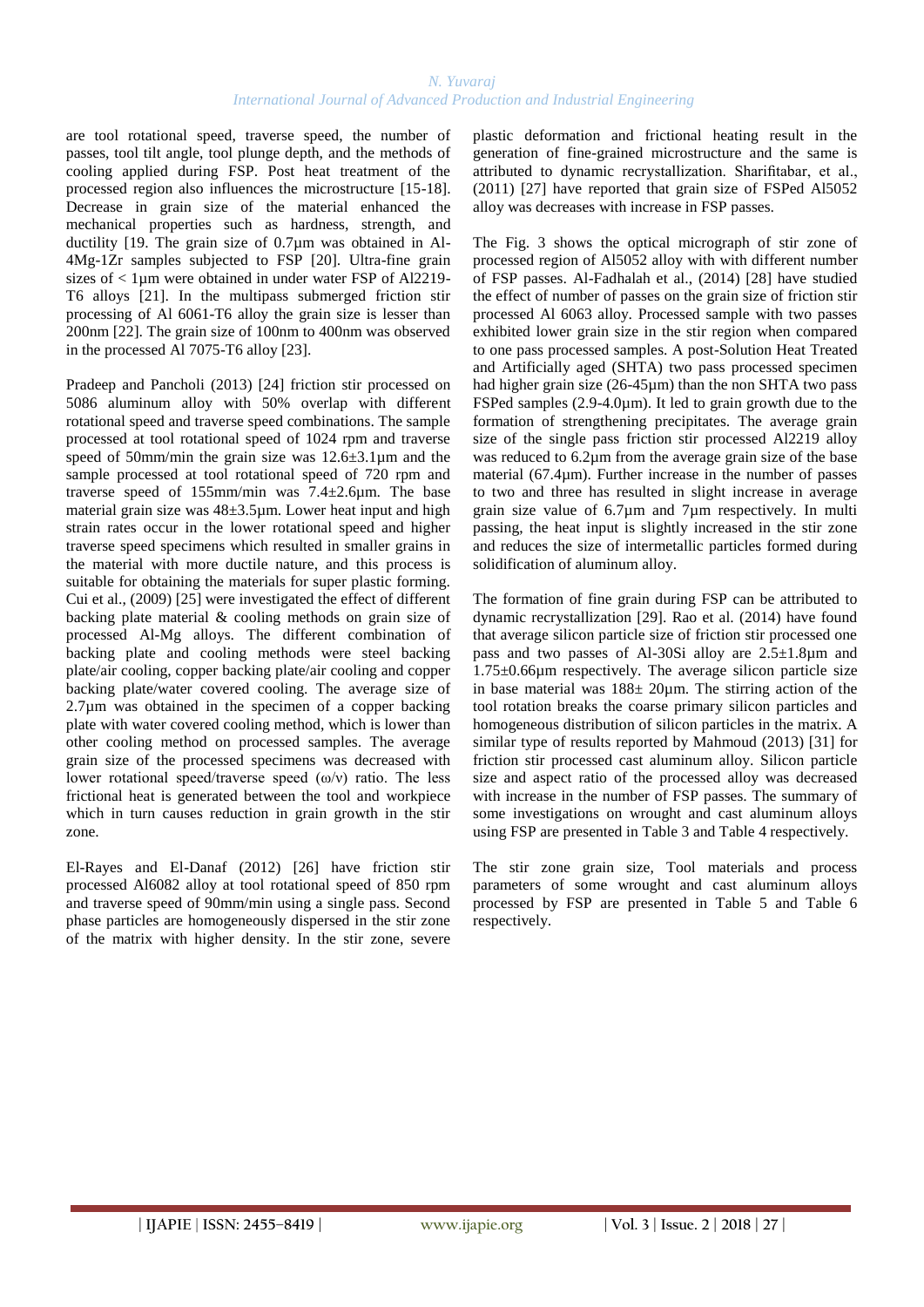

Fig.5. Optical micrograph of (a) Al5052 base alloy (b)FSPed stir zone one pass (b) FSPed stir zone two passes (c) FSPed stir zone four passes [27]

| <b>Material</b> | Characteristic   | <b>Prominent results</b>                                                                              |        |  |
|-----------------|------------------|-------------------------------------------------------------------------------------------------------|--------|--|
|                 | <b>Studied</b>   |                                                                                                       | nce    |  |
| A15083          | Effect of        | Formation of ultra-fine grains and nano grains in the stir zone.                                      | $[32]$ |  |
|                 | cooling rate on  | The cooling effect may control the grain growth due to nuclei size and                                |        |  |
|                 | the stir zone    | nucleation mechanisms.                                                                                |        |  |
| Al5083          | Deformation      | With tool rotational speed of 400rpm and traverse speed of 0.42mm/s highest                           | $[33]$ |  |
|                 | properties.      | super plastic elongation of 810% was obtained at $530^{\circ}$ C and $3x$ $10^{-2}$ s <sup>-1</sup> . |        |  |
| Al 5083         | Grain size       | The grain size of FSPed was 6.1µm before rolling after rolling the grain size                         | $[34]$ |  |
|                 |                  | was increased to 10pm. The flow stresses were improved after rolling of the                           |        |  |
|                 |                  | material.                                                                                             |        |  |
| Al5083          | Hardness and     | Average hardness value of stir zone was increased to 93Hv and the base metal                          | $[35]$ |  |
|                 | wear behavior    | hardness was 88Hv.                                                                                    |        |  |
|                 |                  | The lower friction coefficient (0.35) was observed in FSPed specimen and the                          |        |  |
|                 |                  | base alloy friction coefficient was 0.62.                                                             |        |  |
| Al5083          | Effect on        | With increase in rotational speed grain size increases till 850 rpm after that                        | $[36]$ |  |
|                 | rotational speed | there was no significant effect on grain size due to higher heat input.                               |        |  |
|                 | and post         | Post annealing treatment of the FSPed specimen eliminated the extra-large                             |        |  |
|                 | annealing effect | grains and formed more homogeneous grain structure.                                                   |        |  |
| A15086-O        | Mechanical       | The hardness was increased in FSP specimen due to the reduction of grain                              | $[37]$ |  |
|                 | properties.      | size. The grain size value of base metal was 48µm reduced to 4-6µm in                                 |        |  |
|                 |                  | FSPed specimen.                                                                                       |        |  |
|                 |                  | Ductility values are better in all FSP processing conditions in comparison with                       |        |  |
|                 |                  | base metal in both longitudinal and transverse directions.                                            |        |  |
| A15086-O        | Super plastic    | Ductility was uniform throughout the FSPed region in order to produce super                           | $[24]$ |  |
|                 | behavior of      | plastic behavior.                                                                                     |        |  |
|                 | multi pass (50%  | The material processed under low heat input $(\omega$ -1025 rpm v-50 mm/min)                          |        |  |
|                 | overlap) FSP     | condition was more ductile than high heat input condition ( $\omega$ -750 rpm v-155                   |        |  |
|                 |                  | mm/min).                                                                                              |        |  |
| Al1050          | <b>Texture</b>   | The deformation took place in the alloy through rotating tool. The shear                              | $[38]$ |  |
|                 | development      | texture development occurred in the processed region due to tool induced in                           |        |  |
|                 |                  | the stir zone.                                                                                        |        |  |

| Table 3 Summary of the investigations on Wrought Aluminum Alloy using FSP |  |
|---------------------------------------------------------------------------|--|
|---------------------------------------------------------------------------|--|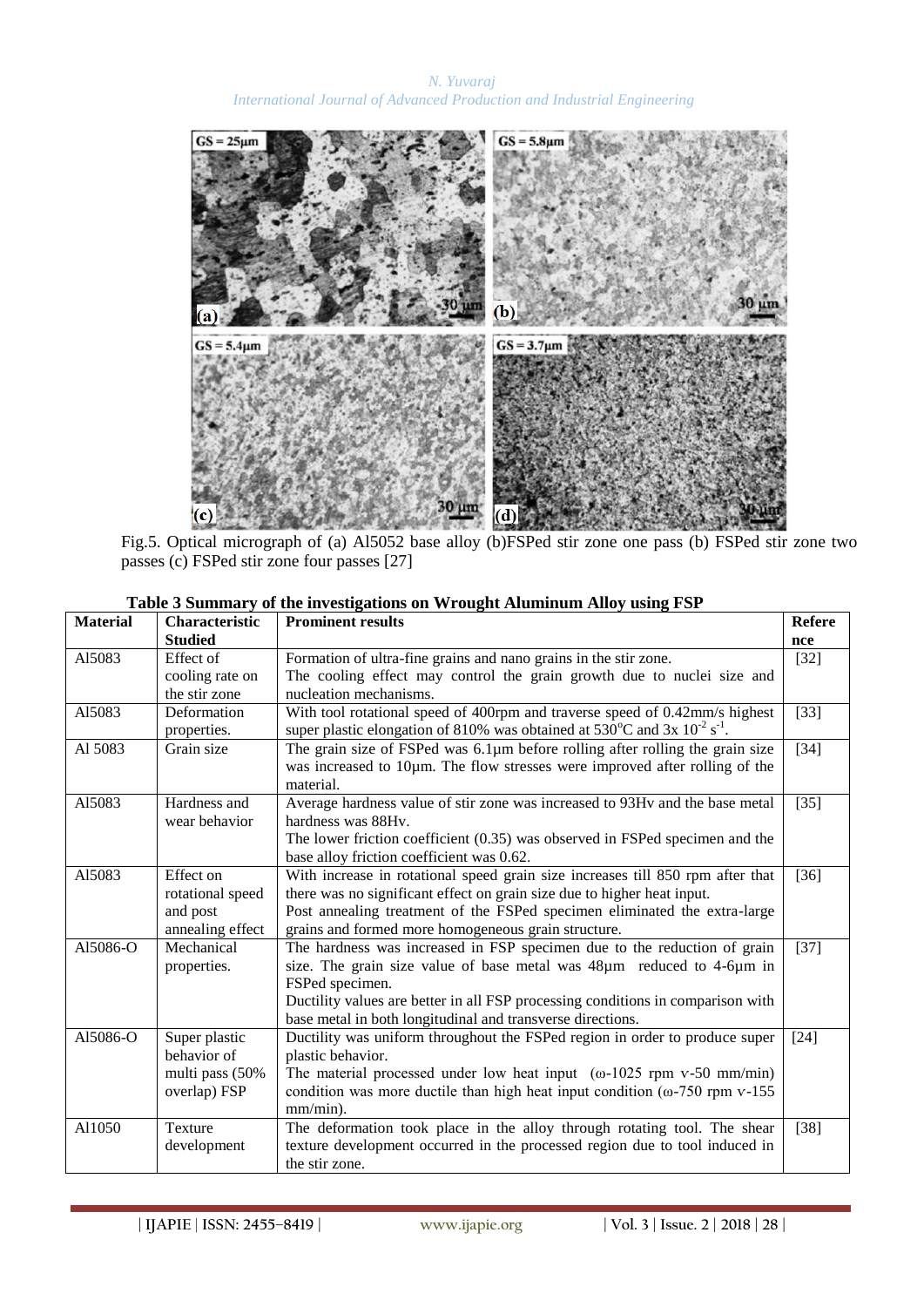| Al1050          | Hardness and<br>tensile<br>properties                 | Hardness and tensile strength of FSPed zone were increased 37% and 46%<br>respectively.                                                                                                                                                                                                                                                                                                                                                                                                                  |        |  |  |
|-----------------|-------------------------------------------------------|----------------------------------------------------------------------------------------------------------------------------------------------------------------------------------------------------------------------------------------------------------------------------------------------------------------------------------------------------------------------------------------------------------------------------------------------------------------------------------------------------------|--------|--|--|
| Al1100          | Electrical<br>Conductivity                            | FSP of Al alloys lead to electrical conductivity changes of about 4% IACS<br>(International Annealed Copper Standard).<br>Processing Parameters of higher tool rotational speed versus tool travel speeds<br>induce higher variations in the electrical conductivity and it is determinant for<br>governing the electrical variation.<br>Grain size was the major responsible factor for the electrical conductivity<br>level and the electrical conductivity was decreased with decrease in grain size. | $[40]$ |  |  |
| A16061-T6       | Ultra-fine grain<br>size                              | Submerged FSP was an improved method to creation of ultra-fine-grained in<br>bulk material.<br>Grain size was reduced below than 200nm. The submerged water increases<br>the cooling rate and slower the recrystallization kinetics and may yield bulk<br>less size of grain size.                                                                                                                                                                                                                       | $[22]$ |  |  |
| Al6061-T6       | Effect on tool<br>shoulder and<br>natural aging.      | Microstructural softening and hardness were greatly influenced by the<br>frictional heating of the tool shoulder.<br>Natural aging occurs more homogeneous in the the FSP region due to the<br>stirring of tool pin.                                                                                                                                                                                                                                                                                     | $[41]$ |  |  |
| Al6082-<br>T651 | Mechanical<br>properties of<br>multi pass FSP         | Increase in number of passes in the stir zone the grain size increases and the<br>ultimate tensile strength (UTS) of the material was decreases at a given<br>traverse speed due to grain coarsening.<br>Increase in traverse speed UTS of the specimen was increased.                                                                                                                                                                                                                                   | $[42]$ |  |  |
| Al6061          | Bending<br><b>Behavior</b>                            | Bending behavior of FSPed plates were better than base material plates due to<br>softened the plates in processed region and somewhat extended to the<br>unprocessed region.                                                                                                                                                                                                                                                                                                                             | $[43]$ |  |  |
| A16063-T6       | Process<br>parameters and<br>mechanical<br>properties | Refined homogenized grain structure and enhanced mechanical was obtained<br>by FSP at tool traverse speed of 40.2mm/min & rotational speed of 1200rpm<br>&1400rpm with 10KN axial force.<br>The processed region ultimate tensile strength, ductility and microhardness<br>were increased to 46.5%, 133% and 33.4% respectively.                                                                                                                                                                         | $[44]$ |  |  |
| A16063          | Mechanical<br>properties                              | Minimum grain size of 2.85µm was obtained in 50% overlapping FSPed<br>specimen.<br>Microhardness and tensile properties of post-heat treated FSPed samples<br>shows higher than FSPed samples due to the formation of strengthening<br>precipitates.                                                                                                                                                                                                                                                     | $[45]$ |  |  |
| Al7075          | Heat generation<br>with different<br>tool pins        | Tool pin profile is an important parameter for heat generation during FSP.<br>With the different tool pins i.e conical, square, pentagon and Hexagon,<br>Pentagon tool pin generated maximum temperature due to larger effective pin<br>area.                                                                                                                                                                                                                                                            | $[46]$ |  |  |
| Al7075          | Super plastic<br>behavior                             | Multiple pass FSP enhanced the super plastic properties of material due to<br>grain boundary sliding mechanism.                                                                                                                                                                                                                                                                                                                                                                                          | $[47]$ |  |  |
| Al7075          | Super plastic<br>deformation<br>behavior              | FSP decreases the grain size of base material and enhances the super plastic<br>behavior.<br>During super plastic deformation dynamic grain growth and grain elongation<br>were observed.                                                                                                                                                                                                                                                                                                                | $[48]$ |  |  |
| Al 7075         | Super plastic<br>behavior                             | Fine grain size of 6.2µm obtained through FSP due to strong pinning effect of<br>second phase particles.<br>FSPed specimen exhibited excellent superplastic behavior at 450-535°C<br>heating conditions.                                                                                                                                                                                                                                                                                                 | $[49]$ |  |  |
| Al2219-<br>T87  | Corrosion<br>behavior                                 | FSPed specimen exhibits the superior corrosion resistance when compared to<br>the base material in all processing conditions.<br>The immersion test, salt spray test and potentiodynamic test of multi pass<br>sample were improved with comparison of one pass sample.                                                                                                                                                                                                                                  | $[29]$ |  |  |
| Al2219          | Grain<br>refinement                                   | The microhardness of the underwater FSPed specimens decreased to 90-<br>105Hv from base material hardness 123Hv even after the ultra-fine grain size<br>of 1um obtained at the stir zone, due to loss of metastable age-hardening<br>precipitates and the formation of equilibrium precipitates.                                                                                                                                                                                                         | $[50]$ |  |  |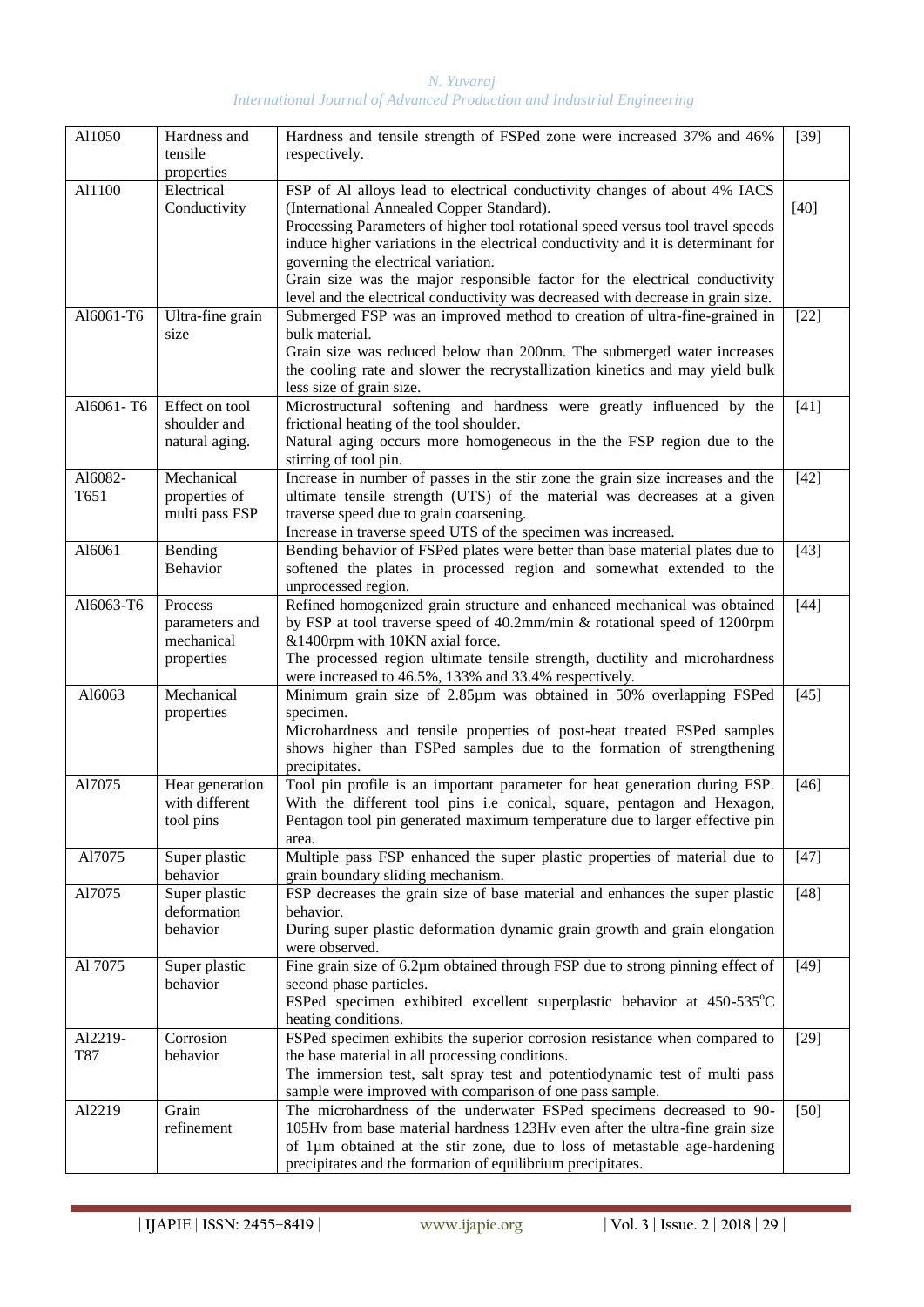| Al2219-T6 | <b>Microhardness</b><br>of water<br>submerged FSP | Microhardness of water submerged FSPed specimen decreases to 95-105Hv,<br>where base material hardness was 138Hv. The hardness was improved up to<br>140-150Hv by solutionizing and followed by water quenching $\&$ aging<br>treatment of processed samples.<br>Fine grains obtained by FSP were replaced by abnormally growth grains when<br>subjected to post processing treatment due to loss of precipitate pinning during<br>solutionizing. | [51] |
|-----------|---------------------------------------------------|---------------------------------------------------------------------------------------------------------------------------------------------------------------------------------------------------------------------------------------------------------------------------------------------------------------------------------------------------------------------------------------------------------------------------------------------------|------|
| Al2024-T4 | Mechanical and<br>tribological<br>properties.     | Maximum hardness (110Hv) was achieved in FSPed nugget zone due to fine<br>equiaxed grain size of 4um. The wear rate and friction coefficient reduced<br>approximately 30%.                                                                                                                                                                                                                                                                        | [52] |

## **Table 4 Summary of the investigations on Cast Aluminum Alloy using FSP**

| <b>Material</b> | Characteristic  | <b>Prominent results</b><br><b>Refere</b>                                                                                               |                   |  |
|-----------------|-----------------|-----------------------------------------------------------------------------------------------------------------------------------------|-------------------|--|
|                 | <b>Studied</b>  |                                                                                                                                         | nce               |  |
| Cast Al-Zn-     | Tensile         | FSP cast alloy with 1.8µm grain size material with solution heat treated and                                                            | $[53]$            |  |
| Mg-Sc alloy     | properties      | aging enhanced the yield strength(568MPa) upto 33% without change in                                                                    |                   |  |
|                 |                 | ductility. The 5.5µm grain size material with solution heat treated and aging                                                           |                   |  |
|                 |                 | sample the yield strength was 303MPa with loss of ductility. The 0.68 µm                                                                |                   |  |
|                 |                 | grain size material with aging only the tensile strength was improved to                                                                |                   |  |
|                 |                 | 582MPa.                                                                                                                                 |                   |  |
| A356 cast       | Fatigue         | Fatigue crack initiation occurred in cast samples. Microstructural defects such                                                         | $[54]$            |  |
| alloy           | Properties      | as porosities, non metallic inclusions are main reasons lower fatigue life. In                                                          |                   |  |
|                 |                 | FSPed samples fine-grained structure resisting the fatigue crack initiation.                                                            |                   |  |
| Cast Al-12Si    | Mechanical and  | The hardness and tensile strength of processed cast alloys were improved due                                                            | $[55]$            |  |
|                 | corrosive       | to grain boundary strengthening mechanism and uniform dispersion of Si                                                                  |                   |  |
|                 | properties      | particles. The yield strength, ultimate tensile strength and elongation of FSPed                                                        |                   |  |
|                 |                 | cast alloy has increased from 63.10 to 65.03MPa, 138.42 to 159.39MPa and                                                                |                   |  |
|                 |                 | 2.65 to 9.87, respectively. The corrosion rate of the processed alloy was lower                                                         |                   |  |
|                 |                 | than base alloy                                                                                                                         |                   |  |
| Cast Al-Si      | Mechanical      | Ultimate tensile strength of processed cast Al alloy was improved from 159                                                              | $[56]$            |  |
|                 | properties      | Mpa (base material) to 371 Mpa. The process parameters were rotational                                                                  |                   |  |
|                 |                 | speed of 1400 rpm and transverse speed of 45mm/min.                                                                                     |                   |  |
| Al-30Si         | Corrosive       | The grain size(silicon particle) of the cast alloy decreased from 188µm to                                                              | $[57]$            |  |
|                 | Properties      | $2.1\mu$ m in one pass FSPed specimen processed at tool rotational speed of 350                                                         |                   |  |
|                 |                 | rpm and traverse speed of 16mm/min. Further increase in number of passes to                                                             |                   |  |
|                 |                 | three the decrease in grain size $(1.85 \mu m)$ was not much significant.                                                               |                   |  |
|                 |                 | FSPed specimen with three passes specimen corrosion rate decreased in                                                                   |                   |  |
|                 |                 | compare to one pass processed specimen and cast alloy.<br>As per Hall-Petch relationship the corrosion rate and pitting potentional are |                   |  |
|                 |                 | inversely proportional to the grain size.                                                                                               |                   |  |
| Al-30Si         | Grain           | Average hardness of single pass FSP and two pass FSP Al alloy were lower                                                                | $\overline{[58]}$ |  |
|                 | refinement      | than the base material due to dynamic recrystallization on softening of the                                                             |                   |  |
|                 |                 | grain boundary area.                                                                                                                    |                   |  |
|                 |                 | Silicon particle diameter is reducing from 188µm to 1.8µm in two pass FSP.                                                              |                   |  |
| Al F357         | Microstructure, | FSPed samples eliminate porosity and uniform distribution of refined eutectic                                                           | $[59]$            |  |
| $(Al-7Si-$      | and mechanical  | silicon particles in the processed zone.                                                                                                |                   |  |
| 0.6Mg)          | properties      | FSPed with T6 heat treat samples improves the tensile properties in compare                                                             |                   |  |
|                 |                 | with cast alloy.                                                                                                                        |                   |  |
| Al 356          | Processing      | High tool rotation or higher tool rotation/higher transverse speed ratios were                                                          | $[60]$            |  |
|                 | parameters and  | responsible for homogenous distribution of fine silicon particles in the                                                                |                   |  |
|                 | microstructural | processed region.                                                                                                                       |                   |  |
|                 | refinement      | Silicon particle size at post FSP-T6 treatment sample was 0.83µm which was                                                              |                   |  |
|                 |                 | larger than FSP sample grain size of 0.42µm at the middle of the stir zone due                                                          |                   |  |
|                 |                 | to coarsen of silicon particles.                                                                                                        |                   |  |
| Al 356          | Mechanical and  | With increase in rotational speed the hardness of the stir zone was improved                                                            | [61]              |  |
|                 | Wear behavior   | when compare with lower rotational speed due to uniform distribution of                                                                 |                   |  |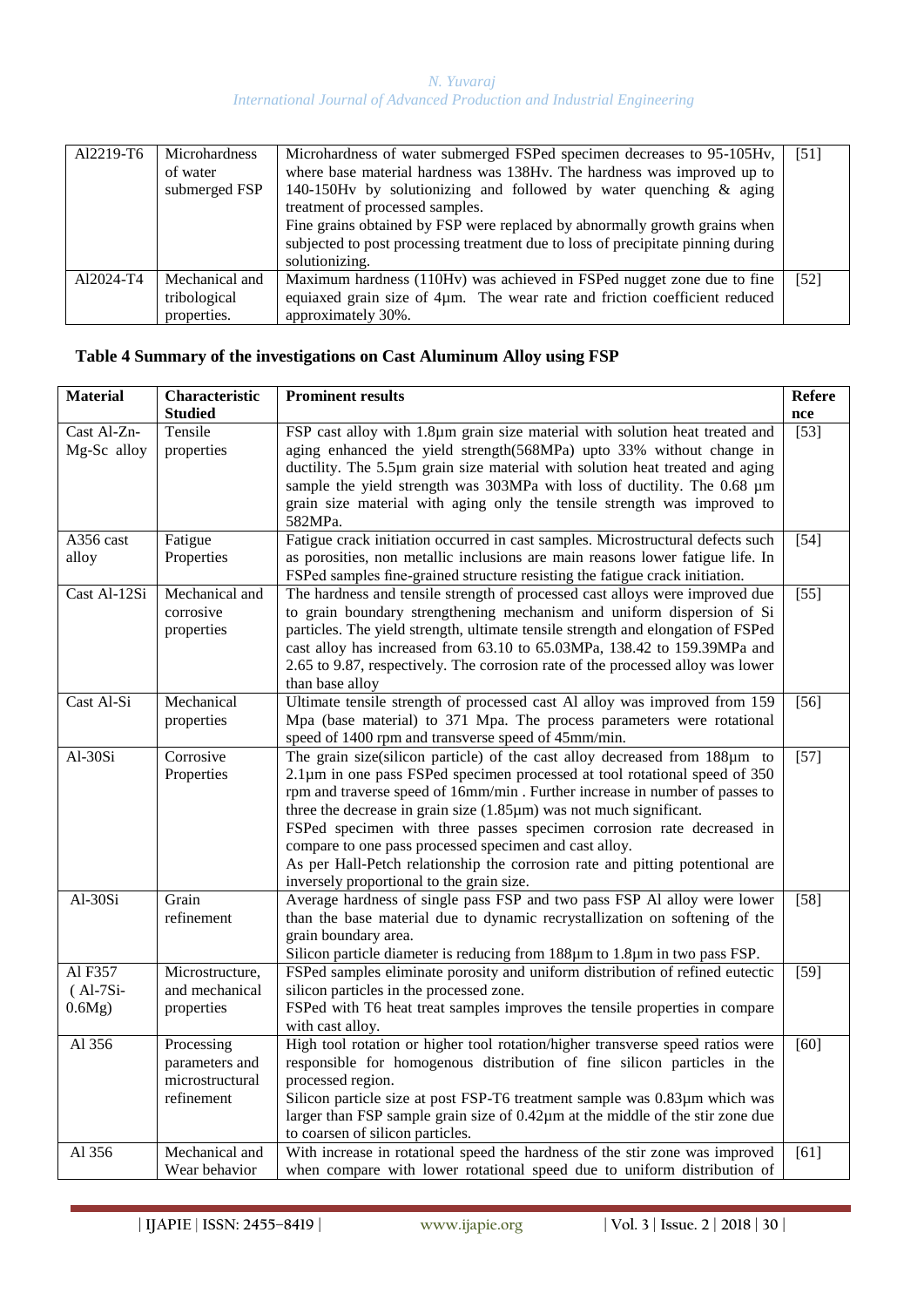|                                 |                                          | small and spherical Si particles throughout the FSP region.<br>Wear resistance of the FSPed samples improved with increasing in rotational<br>speed till 1000rpm, further there was no significant effect on wear behavior at<br>higher rotational speeds.                                                                                                                                                                           |        |
|---------------------------------|------------------------------------------|--------------------------------------------------------------------------------------------------------------------------------------------------------------------------------------------------------------------------------------------------------------------------------------------------------------------------------------------------------------------------------------------------------------------------------------|--------|
| Al 356-T6                       | Mechanical<br>behavior                   | With increase in rotational speed of FSPed specimen eliminates the casting<br>porosity and effectively breaks the Si particles.<br>Two pass FSP sample with rotational speed $(1500$ rpm) & tool traverse speed<br>(300mm/min) exhibited better tensile properties than one pass FSP sample.<br>The YS, UTS and total elongation of two pass and one pass sample were<br>253Mpa, 305Mpa & 11% and 225Mpa, 278Mpa & 10% respectively. | $[62]$ |
| Cast Al<br>F357                 | Process<br>parameters on<br>grain growth | Single pass FSPed specimens showed the abnormal grain grown in the stir<br>zone, whereas in the multi pass the grain size was decreased further and more<br>resistant to abnormal grain growth.                                                                                                                                                                                                                                      | $[63]$ |
| Al 319                          | Mechanical<br>properties                 | Enhanced microstructure and mechanical properties were observed in<br>processed alloy when compared to base material.<br>At 1200 rpm rotational speed with all feed rates better mechanical properties<br>were observed.                                                                                                                                                                                                             | [64]   |
| Al 319 & Al<br>356              | Mechanical<br>properties                 | Casting porosity and dendritic microstructures were eliminated by FSP and<br>more uniform microhardness was observed in the FSP region.<br>Tensile properties were increased in the FSP region.                                                                                                                                                                                                                                      | [65]   |
| <b>Cast Al 356</b>              | Wear and<br>corrosive<br>properties      | Wear rate of cast alloy exhibited higher rate of 0.216µm/s and FSPed alloy<br>exhibited lower wear rate of 0.0.14µm/s. The friction coefficient of the FSPed<br>alloy was lower $(0.15)$ than cast alloy $(0.63)$ .<br>Corrosive resistance of the processed sample was improved due to higher<br>cathodic reactivity of the surface and protects it from anodic attack.                                                             | [66]   |
| Al 206 cast -<br>T <sub>4</sub> | Mechanical<br>properties                 | Ultimate tensile strength and ductility was increased in FSPed alloy and did<br>not have much effect on heat treated FSPed alloy.<br>Fatigue life of FSP specimens were increased due to elimination of casting<br>porosity, size reduction of intermetallic particles. Heat treatment of FSPed<br>specimens improved the fatigue properties marginally.                                                                             | $[67]$ |
| Al 2285 cast                    | Mechanical<br>properties                 | In FSPed samples the yield and tensile strength improved around 30% and<br>ductility increased to four-fold when compare with base alloy.<br>FSPed samples with rotational speed of 1800rpm and feed rate of 12mm/min<br>were obtained better mechanical properties.                                                                                                                                                                 | $[68]$ |
| Al 413 cast                     | Mechanical and<br>wear properties.       | The microstructural and mechanical properties of the cast alloy were<br>improved through FSP with eliminating defects.                                                                                                                                                                                                                                                                                                               | $[69]$ |

## **Table 5 Summary of the Tool materials, geometries and grain size of FSP of Al alloys**

| <b>Material</b>  | <b>Tool Material</b> | <b>Tool Geometry</b> | <b>Process</b>           | <b>FSP</b> condition  | Grain size,          | <b>Reference</b> |
|------------------|----------------------|----------------------|--------------------------|-----------------------|----------------------|------------------|
| &                | & Pin profile        |                      | parameters               |                       |                      |                  |
| <b>Thickness</b> |                      |                      | ω-rpm, v-mm/min          |                       |                      |                  |
| (mm)             |                      |                      |                          |                       |                      |                  |
| A15083           | MP159 alloy          | $SD-24mm$            | $\omega$ -400 & v-       | <b>BM</b>             | $32.68 \mu m$        | $[41]$           |
|                  | Tapered              | $PD-6$ mm            | $0.42$ mm/s              | <b>FSP</b>            | $2.10 \mu m$         |                  |
|                  | cylindrical          | $PL-3mm$             |                          |                       |                      |                  |
|                  | threaded pin         |                      |                          |                       |                      |                  |
| Al 5086-O        | Hot die steel        | $SD-24mm$ .          | $\omega$ -1025 & v-150   | <b>BM</b>             | $48 \mu m$           | $[41]$           |
| 6 <sub>mm</sub>  | cylindrical pin      | $PD-6$ mm            |                          | Single pass           | $2.9 \mu m$          |                  |
|                  |                      | $PL-3mm$             |                          | IMP <sup>a</sup>      | $5.5 \mu m$          |                  |
|                  |                      |                      |                          | $\text{CMP}^b$        | $4.5 \mu m$          |                  |
| Al 5086-O        | Hot die steel        | $SD-21$ mm,          | $\omega$ -1025 & v -50 - | <b>BM</b>             | $48 \pm 3.5 \,\mu m$ | $[24]$           |
| 6 <sub>mm</sub>  | Conical              | TD-6mm,              | sample-1                 | Sample-1              | $12.6 \pm 3 \,\mu m$ |                  |
|                  |                      | $BD - 4mm$           | $\omega$ -720 & v -155   | Sample-2              | $7.4 \pm 2.6 \mu m$  |                  |
|                  |                      |                      | sample-2                 |                       |                      |                  |
| A15083           | SKH-51 steel         | SD-15mm.             | $\omega$ - 450-1650      | <b>BM</b>             | 30-250um             | $[36]$           |
| 4mm              |                      | $PD-5.5mm$ ,         | constant $v - 33$        | $\omega$ -450 rpm FSP | $5.5 \mu m$          |                  |
|                  |                      | $PL-3mm$             | $1^\circ$ Tilt           | $\omega$ -650 rpm FSP | $9.5 \mu m$          |                  |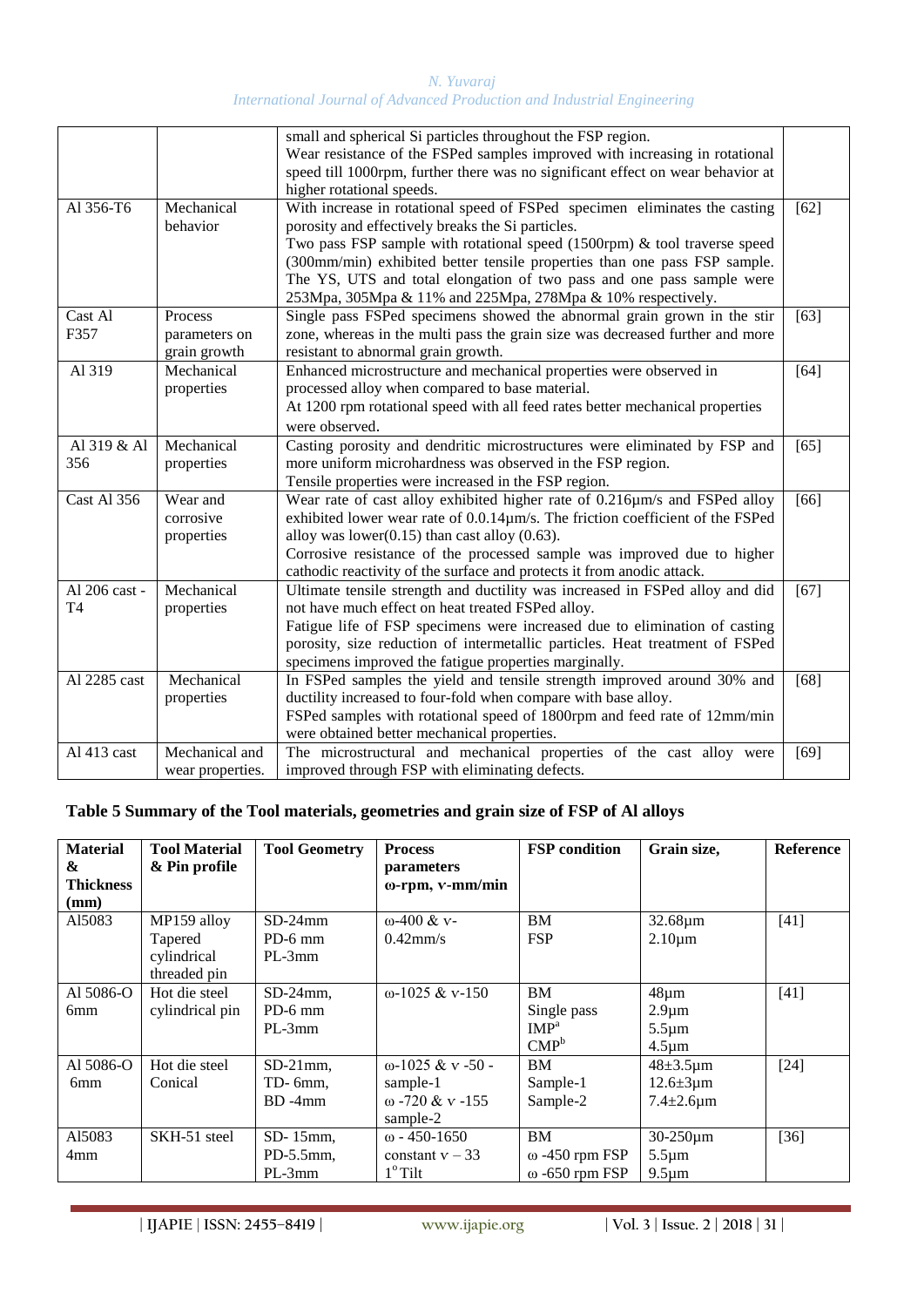| N. Yuvarai                                                              |  |
|-------------------------------------------------------------------------|--|
| International Journal of Advanced Production and Industrial Engineering |  |

|                      |                           |                       |                                             | $\omega$ -850 rpm FSP   | $12.8 \mu m$               |        |
|----------------------|---------------------------|-----------------------|---------------------------------------------|-------------------------|----------------------------|--------|
| Al5083-              | H <sub>13</sub> tool      | SD-18mm, PD-          | $ω-400$ &v-200                              | Water/copper            | $2.7 \mu m$                | $[25]$ |
| H112                 | Threaded pin              | 6mm,                  | Copper/steel                                | Air/steel               | $8.5 \mu m$                |        |
|                      |                           | Tilt angle 3°         | backing plate,                              | Air/copper              | $5.0 \mu m$                |        |
| Al 5083 <sup>C</sup> | MP159 alloy               | $SD-16mm$             | $\omega$ -400 & v-25.2                      | <b>BM</b>               | $70 \mu m$                 | $[70]$ |
|                      | Conical                   | TD-7mm,               |                                             | 0.49mn FSP              | $2.15 \pm 0.14 \,\mu m$    |        |
|                      | threaded                  | <b>BD-4.8mm</b>       |                                             | 0.74mn FSP              | $0.74 \pm 0.12 \,\mu m$    |        |
| A15083               | H <sub>13</sub> steel     | $SD-16mm$             | ω -750 & 1900, v -                          | 1.00mn FSP<br><b>BM</b> | $1.00 \pm 0.11 \,\mu m$    | $[71]$ |
| 5 <sub>mm</sub>      | Threaded                  | PD-6 mm               | 25                                          | FSP ω-750               | $60 \mu m$<br>$9.64 \mu m$ |        |
|                      |                           | $PL-3.2mm$            | 4 passes                                    | FSP ω-1900              | $14.53 \mu m$              |        |
|                      |                           |                       | $3^{\circ}$ Tilt                            |                         |                            |        |
| A15083               | Tungsten                  | SD-11.5mm,            | $\omega$ - 710-1400                         | <b>BM</b>               | $10 \mu m$                 | $[72]$ |
| 6mm                  | Carbide,                  | PD-3mm,               | $v-12.5-63$                                 | <b>FSP</b>              | $3 \mu m$                  |        |
|                      | Cylindrical               | PL-3mm                | $2^{\circ}$ Tilt                            |                         |                            |        |
| Al5052-              | H <sub>13</sub> steel     | SD-13.6mm             | $\omega$ -1600, v-16                        | <b>BM</b>               | $25 \mu m$                 | $[27]$ |
| H32                  |                           | $PD-5mm$              | $5^{\circ}$ Tilt                            | FSP-Two passes          | $5.4 \mu m$                |        |
| 4mm                  |                           | $PL-3.7mm$            |                                             | FSP-Four passes         | $3.7 \mu m$                |        |
| Al 5052-             | concaved                  | $SD-20mm$             | $\omega$ -700-1700 & v-                     | $\overline{BM}$         | 82.24 µm                   | $[73]$ |
| H-112                |                           | PD-6mm                | 70                                          | $\omega$ -700 rpm       | $18.26 \mu m$              |        |
| $10 \text{ mm}$      |                           | $PL-3.2mm$            | $3^{\circ}$ Tilt                            | $\omega$ -1200 rpm      | 54.96µm                    |        |
|                      |                           |                       |                                             | $\omega$ -17000 rpm     | 67.04µm                    |        |
| Al5052-              | H <sub>13</sub> steel     | $SD-18mm$ , PD-       | $ω-1200 & v-100$ ,                          | <b>BM-Annealed</b>      | 49.4µm                     | $[74]$ |
| H32                  | Threaded pin              | 5mm,                  | 4 passes                                    | <b>BM-Wrought</b>       | $9.7 \mu m$                |        |
|                      |                           | PL-5mm                |                                             | FSP-Annealed            | $9.7 \mu m$                |        |
|                      |                           |                       |                                             | FSP Wrought             | $6.3 \mu m$                |        |
|                      |                           |                       |                                             |                         |                            |        |
| Al-Mg                | H <sub>13</sub> steel     | $SD-18$ mm, PD-       | $\overline{w}$ -1400 & v-50                 | BM                      | 49.4um                     | $[75]$ |
| alloy-               | Threaded pin              | 5mm,                  | $2.5^{\circ}$ Tilt                          | FSP air cooling         | $9.9 \mu m$                |        |
| 5mm                  |                           | PL-5mm,               |                                             | FSP water/dry           | $1.8 \mu m$                |        |
|                      |                           |                       |                                             | ice                     |                            |        |
|                      |                           |                       |                                             | FSP Liquid              | $1.0 \mu m$                |        |
|                      |                           |                       |                                             | nitrogen cooling        |                            |        |
| Al5059 -<br>$6.3$ mm | $\overline{a}$            | $SD-10mm$ &<br>PD-4mm | $\omega$ -1130 & v-30<br>Counter clock wise | BM                      | $\overline{a}$             | $[76]$ |
|                      |                           | $SD-12mm$ &           | $\omega$ - 454, v-30                        | 2 pass<br>3 pass        | $1-2\mu m$<br>200-500nm    |        |
|                      |                           | $PD-5mm$              |                                             |                         |                            |        |
| Pure Al              | M <sub>2</sub> steel      | $SD-12mm$ ,           | $\omega$ - 640 & v 150                      | ΒM                      | $84\mu m$                  | $[77]$ |
| 12mm                 |                           | PD-3mm,               |                                             | <b>FSP</b>              | $3 \mu m$                  |        |
|                      |                           | $PL-2.1mm$            |                                             |                         |                            |        |
| Al1100               | 1.2080 tool               | SD-18mm,              | $\omega$ – 450-2000 & v –                   | BM                      | $27 \mu m$                 | $[78]$ |
| 5mm                  | steel,                    | PD-6mm,               | 10-100, plunge                              | $ω - 560 & v - 20$      | $17\pm1.2\mu m$            |        |
|                      | Cylindrical               | PL-4mm,               | depth 0.2mm                                 | $\omega$ - 720 & v -10  | $21 \pm 0.9 \mu m$         |        |
|                      |                           |                       | $3^{\rm o}$ Tilt                            | ω - 720 & v -20         | $13\pm0.6\mu m$            |        |
|                      |                           |                       |                                             | $\omega$ - 720 & v -30  | $18 \pm 01.3 \,\mu m$      |        |
|                      |                           |                       |                                             | $\omega$ - 900 & v -20  | $22 \pm 01.5 \,\mu m$      |        |
| Al 1050              | $ -$                      | $SD-12mm$ ,           | $\omega$ -1200 & v-50                       | FSP- One pass           | $15 \mu m$                 | $[79]$ |
|                      |                           | PD-3mm                | $3^{\circ}$ Tilt                            | FSP-Two pass            | $10 \mu m$                 |        |
|                      |                           | $PL-2.1mm$            |                                             | FSP-Three pass          | $18 \mu m$                 |        |
| Al2219-              | <b>HSS</b>                | $PL-2mm$              | $\omega$ - 1200 & v -22.2                   | ${\bf BM}$              | $67.4 \mu m$               | $[28]$ |
| T87-5mm              | Threaded Pin              |                       |                                             | 1 pass FSP              | $6.2 \mu m$                |        |
|                      |                           |                       |                                             | 3 pass FSP              | $7.0 \mu m$                |        |
| Al2219-              | $\mathbb{L}^{\mathbb{L}}$ | $\frac{1}{2}$         | ω-1000 & v 200-                             | <b>BM</b>               | $17 \mu m$                 | $[50]$ |
| T <sub>6</sub>       |                           |                       | 400                                         | Under water             | $1.3 \mu m$                |        |
| 2.5 <sub>mm</sub>    |                           |                       |                                             | <b>FSP</b>              |                            |        |
| 6061-T6              | <b>Tool Steel</b>         | SD-19.1mm,            | ω -1000 & v -25-                            | Base material           | $50 \mu m$                 | $[22]$ |
| $3.2 \text{ mm}$     |                           | PD-3.18mm,            | 101.4                                       | Submerged FSP           | 100-200nm                  |        |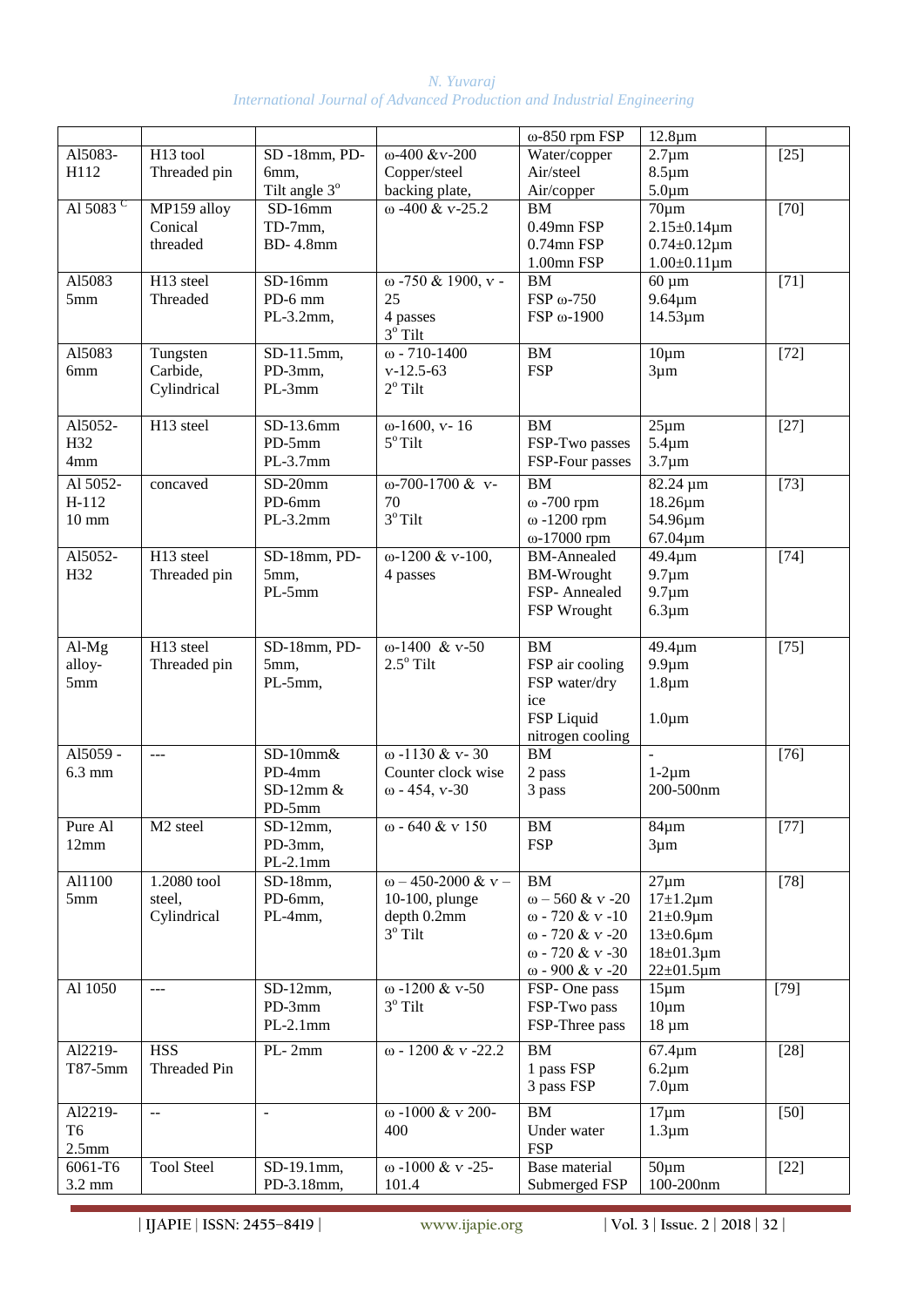|                                                                                                            |                        | PL-2.79mm    |                          |                 |                       |        |  |
|------------------------------------------------------------------------------------------------------------|------------------------|--------------|--------------------------|-----------------|-----------------------|--------|--|
| A16082-                                                                                                    | Mo-W tool              | $SD-15$ mm,  | $\omega$ -850 & v -90    | 1 pass FSP      | $11.8 \mu m$          | $[42]$ |  |
| T <sub>651</sub>                                                                                           | steel                  | $EL-6mm$     |                          | 2 pass FSP      | $12 \mu m$            |        |  |
| 6 <sub>mm</sub>                                                                                            | concentric             | PL-5mm       |                          | 3 pass FSP      | $15 \mu m$            |        |  |
|                                                                                                            | square pin             |              |                          |                 |                       |        |  |
| A16082                                                                                                     | <b>HCHCr</b> steel     | $SD-18mm$    | $\omega$ -1200 & v - 60  | Base material   | $55 \mu m$            | [80]   |  |
| 10 <sub>mm</sub>                                                                                           | Threaded Pin           | $PD-6$ mm    | Axial Force-10kN         | <b>FSP</b>      | $10 \mu m$            |        |  |
|                                                                                                            |                        | $PL-5.5$ mm  |                          |                 |                       |        |  |
|                                                                                                            |                        |              |                          |                 |                       |        |  |
| A16063                                                                                                     | H <sub>13</sub> steel, | $SD-14mm$    | $\omega$ - 600 & v - 145 | <b>BM</b>       |                       | $[27]$ |  |
| 12mm                                                                                                       |                        | $PD-4mm$     |                          | <b>FSP</b>      | $2.8 - 4.3 \mu m$     |        |  |
|                                                                                                            |                        | $PL-4mm$     |                          | <b>FSP-Heat</b> | 30.9-34.8µm           |        |  |
|                                                                                                            |                        |              |                          | treated         |                       |        |  |
| A17075                                                                                                     | MP 159 alloy           | $SD-25$ mm,  | $\omega$ - 400 & v 50    | <b>BM</b>       |                       | $[47]$ |  |
| $6.4 \text{ mm}$                                                                                           | <b>Steel</b>           | $PD-6.4$ mm, | $3^\circ$ Tilt           | 1 pass FSP      | $4.7 \pm 2.3 \,\mu m$ |        |  |
|                                                                                                            | Right hand             | $PL-6.4$ .   |                          | 2 pass FSP      | $46 \pm 2.1 \,\mu m$  |        |  |
|                                                                                                            | screw                  |              |                          | 3 pass FSP      | $4.6 \pm 2.6 \mu m$   |        |  |
|                                                                                                            |                        |              |                          | 4 pass FSP      | $5.4 \pm 2.7 \,\mu m$ |        |  |
| SD-Shoulder diameter, PD-Pin diameter, PL-Pin length, TD-Top diameter, BD-Bottom diameter, EL-Edge Length, |                        |              |                          |                 |                       |        |  |

(ω)-Tool rotational speed, rpm, (ѵ)-Traverse speed mm/min, a-Intermittent multipass (IMP) b-Continuous multipass (CMP), c- with different mn contents

| Table 6 Summary of the Tool materials, geometries and mean Silicon particle size of FSP of cast Al alloys |  |  |  |  |
|-----------------------------------------------------------------------------------------------------------|--|--|--|--|
|                                                                                                           |  |  |  |  |

| Material &<br>Thickness,<br>mm                                                                                           | <b>Tool Material</b><br>& Pin profile             | <b>Tool Geometry</b>                            | <b>Process</b><br>parameters<br>rpm ω-rpm, v-<br>mm/min   | <b>FSP</b> condition                                                            | Si particle size,<br>$\mu$ m (mean)                                                                                        | Ref    |  |
|--------------------------------------------------------------------------------------------------------------------------|---------------------------------------------------|-------------------------------------------------|-----------------------------------------------------------|---------------------------------------------------------------------------------|----------------------------------------------------------------------------------------------------------------------------|--------|--|
| A356 10mm                                                                                                                | H-13, threaded<br>pin                             | $SD-20$ mm,<br>PD-6mm,<br>$PL-3.7$ mm           | $\omega$ -500-1250 &<br>$v-50$<br>$3^{\circ}$ Tilt        | <b>BM</b><br>$FSP- \omega - 500$<br>FSP- $\omega$ -1000<br>$FSP- \omega - 1250$ | $16.2 \mu m$<br>$8.2 \mu m$<br>$4.0 \mu m$<br>$3.3 \mu m$                                                                  | $[61]$ |  |
| A356 10mm                                                                                                                | M42 tool,<br>threaded<br>Concave/conical<br>pin   | $SD-24mm$<br>RD-8mmin<br>TD-4 mm<br>$PL-6.8mm$  | $ω - 1500 & v -$<br>300<br>$3^{\circ}$ Tilt               | <b>BM</b><br>1 PASS<br>2 PASSES<br>4 PASSES<br>5 PASSES                         | $12.91 \pm 6.79 \mu m$<br>$3.14 \pm 3.07 \mu m$<br>$2.89 \pm 2.71 \mu m$<br>$2.59 \pm 2.02 \mu m$<br>$2.97 \pm 2.60 \mu m$ | $[62]$ |  |
| A413                                                                                                                     | $H-13$ ,<br>Hemisphere<br>end, R4 curved<br>shape | SD-26mm, PD-<br>10mm, PL-9mm,                   | Sample-1<br>ω -900 & v -63<br>Sample-2<br>ω -1400 & v -20 | Sample-1 FSP<br>Sample-2 FSP                                                    | $2 \mu m$<br>$8 \mu m$                                                                                                     | [69]   |  |
| $Al-30Si-$<br>12mm                                                                                                       | H13                                               | SD-25mm, PD-<br>11.5mm, PL-<br>10 <sub>mm</sub> | $\omega$ -350 & v-16                                      | Cast alloy<br>1 pass FSP<br>2 pass FSP<br>3 pass FSP                            | $188 \pm 18 \,\mu m$<br>$2.10\pm0.55\,\mu m$<br>$1.90 \pm 0.5 \mu m$<br>$1.85 \pm 0.6 \,\mu m$                             | $[29]$ |  |
| F357<br>Investment<br>cast<br>3.3mm                                                                                      | Stepped spiral<br>conical pin                     | $\overline{\phantom{a}}$                        | ω -1600 & v-<br>139.7                                     | <b>BM-cast</b><br><b>FSP</b><br>$Cast+T6$<br>$FSP+T6$                           | $1.87 \pm 1.70 \mu m$<br>$7.2 \pm 4.50 \mu m$<br>$2.41 \pm 1.72 \mu m$                                                     | $[59]$ |  |
| SD-Shoulder diameter, PD-Pin diameter, PL-Pin length, ( $\omega$ )-Tool rotational speed, rpm, (v)-Traverse speed mm/min |                                                   |                                                 |                                                           |                                                                                 |                                                                                                                            |        |  |

## **III.SUMMARY AND FUTURE OUTLOOK**

In this review article current development in FSP of Aluminum alloy have been addressed. During FSP the

grain refinement and the particle distribution are mainly affected by the FSP process parameters such as tool traverse speed, tool rotational speed, shoulder to pin diameter, FSP pass number, tool tilt angle, cooling method are greatly influenced. Grain refinement is greatly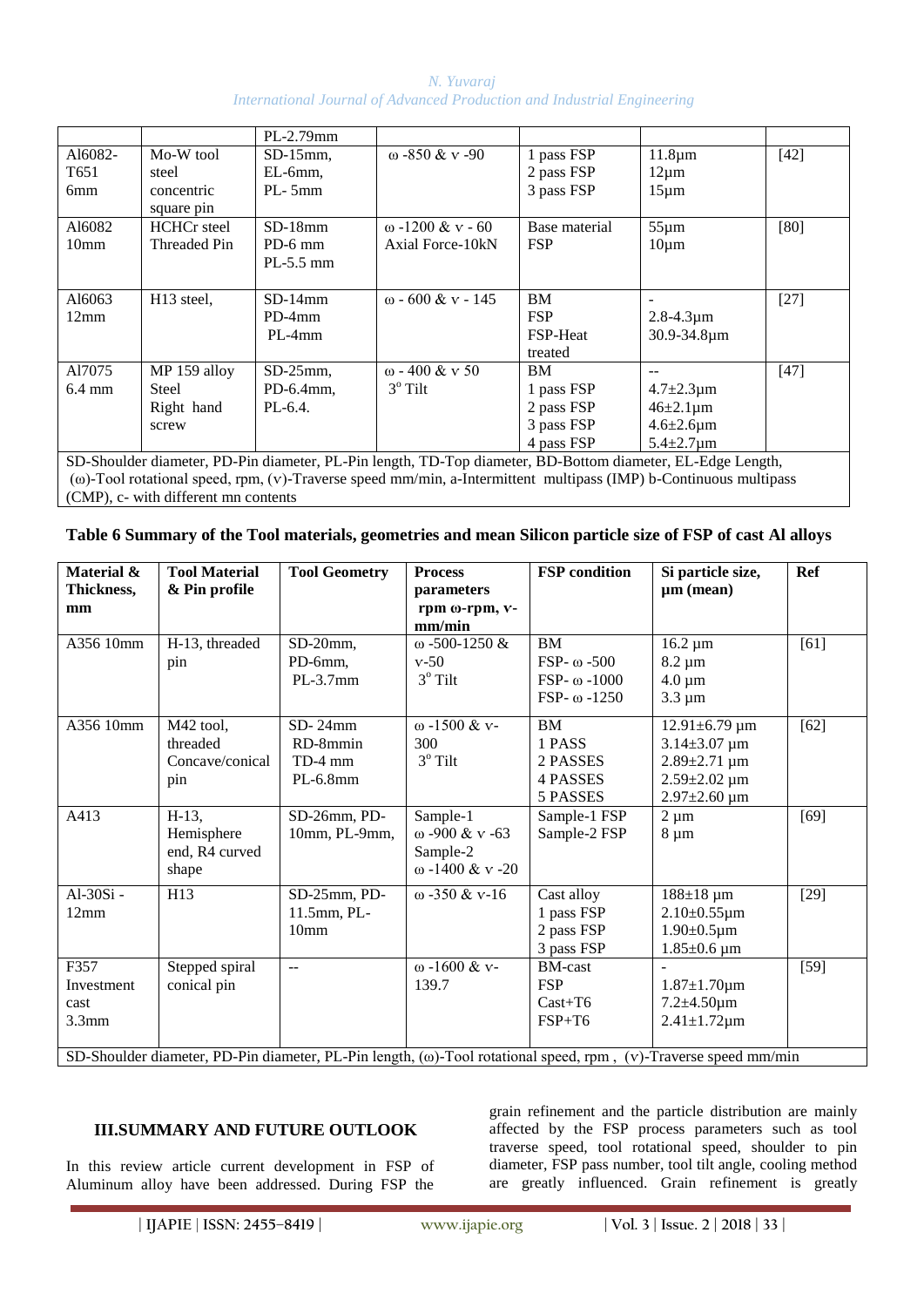influenced for enhancement of mechanical, wear and corrosive properties.

### **ACKNOWLEDGEMENT**

The author is thankful to Prof. S. Aravindan, Professor, Department of Mechanical Engineering, Indian Institute of Technology, Delhi and Prof. Vipin, HOD & Professor, Department of Mechanical Engineering, Delhi Technological University, Delhi for their valuable guidance to execute the work.

#### **IV. REFERENCES**

- [1] Thomas WM, Nicholas ED, Needham, JC, Murch J, Temple-smith P Dawes CJ (1991). Friction Stir Butt Welding, International Patent Application No. PCT/GB92/02203.
- [2] Hatch J.E, *Aluminum Properties and Physical Metallurgy* (American Society for Metals, Metals Park, OH, USA, 1984).
- [3] Gibson, BT, Lammlein, DH, Prater, TJ., Longhurst, WR, Cox, CD, Ballun, MC, Dharmaraj J, Cook GE, Strauss AM. (2014). Friction stir welding: Process, automation, and control. *Journal of Manufacturing Processes 16:56-73*.
- [4] Mahmoud TS, Mohamed SS (2012). Improvement of microstructural, mechanical and tribological characteristics of A413 cast Al alloys using friction stir processing. *Materials Science and Engineering A 558: 502-509.*
- [5] Yuvaraj N, Aravindan S, Vipin. (2017) Wear Characteristics of Al5083 surface Hybrid Nanocomposites by Friction Stir Processing. Trans. Ind. Inst 70:1111-1129.
- [6] Ma ZY, Mishra RS, (2005). Development of ultrafine-grained microstructure and low temperature (0.48 Tm) superplasticity in friction stir processed Al–Mg–Zr. Scripta Materialia 53:75-80.
- [7] Nandan R, DebRoy T, Bhadeshia HKDH, (2008). Recent advances in friction-stir welding – Process weldment structure and properties. Progress in Materials Science, 53:980-1023.
- [8] Cartigueyen S, Mahadevan, K. (2015). Role of Friction Stir Processing on Copper and Copper based Particle Reinforced Composites – A Review. Journal of Materials Science and Surface Engineering 2:133-145.
- [9] Mishra RS, Murray, Mahoney W. Friction stir welding and processing–e Book, (ASM International, Metal Park, USA 2007).
- [10]McNelley TR, Swaminathan S, Su JQ. (2008). Recrystallization mechanisms during friction stir welding/processing of aluminum alloys. Scripta Materialia, 58:349-354.
- [11]Yazdipour A, Shafiei MA, Dehghani K. (2009). Modeling the microstructural evolution and effect of cooling rate on the nanograins formed during the friction stir processing of Al5083. Materials Science and Engineering A 527:192-197.
- [12]Ihara K, Miura Y. (2004). Dynamic recrystallization in Al–Mg–Sc alloys. Materials Science and Engineering A 387–389:647–650.
- [13]Yuvaraj N, Aravindan S, Vipin. (2017). Comparison studies on mechanical and wear behaviour of fabricated aluminium surface nano composites by fusion and solid-state processing. Surface & Coatings Technology, 309:309-319.
- [14]Izadi H, Sandstrom R, Gerlich AP. (2014). Grain Growth Behavior and Hall–Petch Strengthening in Friction Stir Processed Al 5059. Metallurgical and Materials Transactions A, 45A:5635-5644.
- [15]Cam G, Mistikoglu S. (2014). Recent Developments in Friction Stir Welding of Alalloys. Journal of Materials Engineering and Performance, 23:1936-1953.
- [16] Marie-Noelle, Avettand-Fenoel, Aude simar, (2016). A review about Friction Stir Welding of metal matrix composites. Materials Characterization 120:1–17.
- [17]Weglowski MS. Friction stir processing-State of the art, (2018). Archives of civil and Mechanical Engineering 18:114-129.
- [18]Padhy GK, Wu, CS, Gao S, (2018). Friction stir based welding and processing technologies processes, parameters, microstructures and applications: A review. Journal of Materials Science & Technology 34:1–38.
- [19]Li SX, Cui GR. (2007). Dependence of strength, elongation, and toughness on grain size in metallic structural materials. Journal of applied physics, 101: 083525-6.
- [20]Mishra RS. Ma ZY. (2005). Friction stir welding and processing. Materials Science and Engineering R 50:1-78.
- [21]Feng X, Liua H, Babu SS. (2011). Effect of grain size refinement and precipitation reactions on strengthening in friction stir processed Al–Cu alloys. Scripta Materialia 65:1057-1060.
- [22]Hofmann DC, Vecchio KS. (2005). Submerged friction stir processing (SFSP): An improved method for creating ultra-fine-grained bulk materials. Materials Science and Engineering A 402:234-241.
- [23] Su JO, Nelson TW. Sterling CJ. (2005). Microstructure evolution during FSW/FSP of high strength aluminum alloys. Materials Science and Engineering A 405:277-286.
- [24]Pradeep S, Pancholi V. (2013). Effect of microstructural in homogeneity on superplastic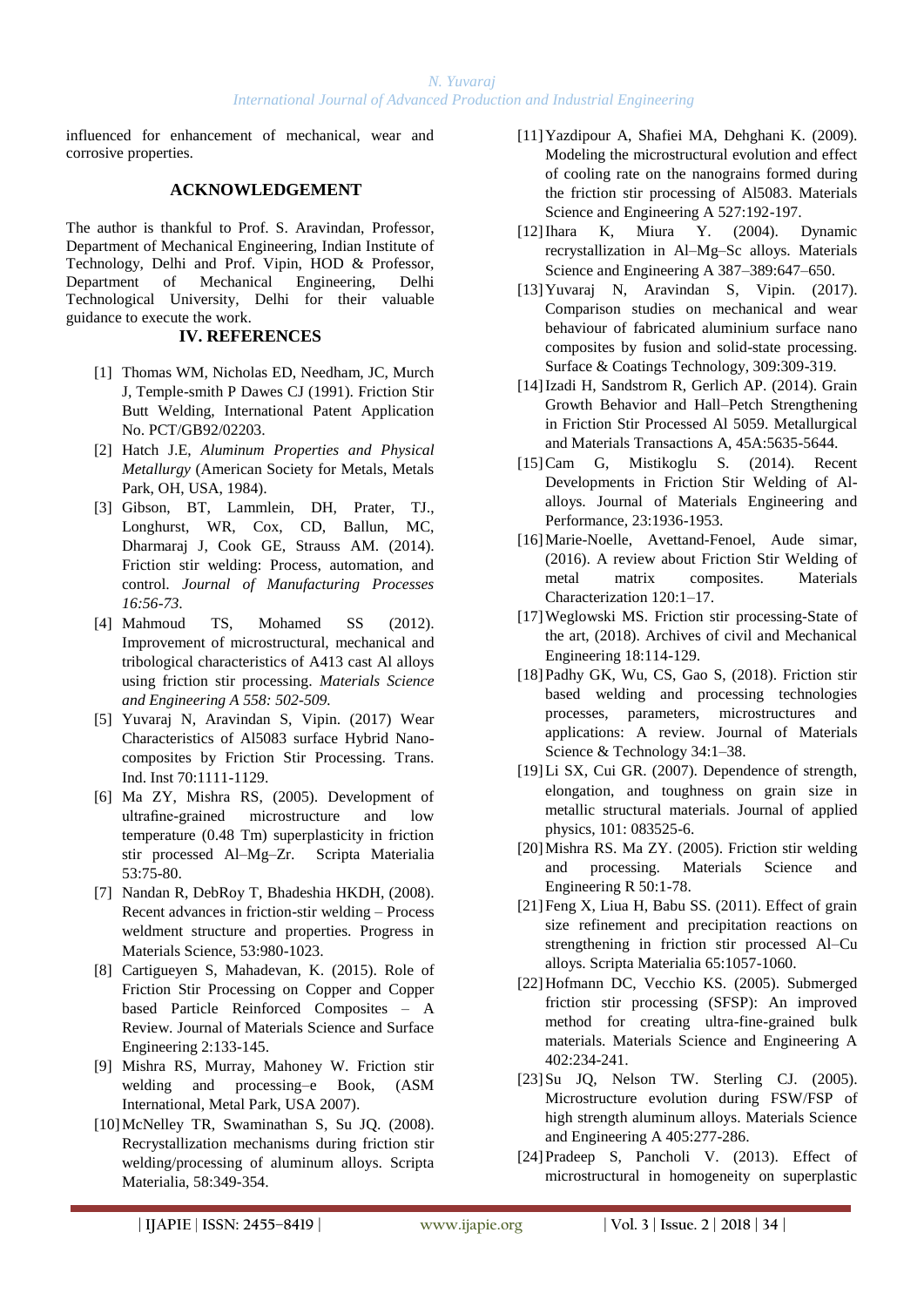behaviour of multipass friction stir processed aluminum alloy. Materials Science Engineering A 561:78-87.

- $[25]$ Cui G.R. Ma Z.Y. Li SX.  $(2009)$ . The origin of non-uniform microstructure and its effects on the mechanical properties of a friction stir processed Al-Mg alloy. Acta Materialia, 57:5718-5729.
- [26]El-Rayes MM. El-Danaf EA. (2012). The influence of multi-pass friction stir processing on the microstructural and mechanical properties of Aluminum Alloy 6082. Journal of Materials Processing Technology 212:1157-1168.
- [27]Sharifitabar M, Sarani A, Khorshahian S, Shafiee Afarani M. (2011). Fabrication of 5052Al/Al2O3 nano ceramic particle reinforced composite via friction stir processing route, Materials and Design 32:4164–4172.
- [28]Al-Fadhalah KJ, Almazrouee AI, Aloraier AS. (2014). Microstructure and mechanical properties of multi-pass friction stir processed aluminum alloy 6063. Materials and Design, 53:550–560.
- [29]Surekha K, Murty BS, Rao KP. (2008). Microstructural characterization and corrosion behavior of multipass friction stir processed AA2219 aluminum alloy. Surface and Coatings Technology, 202:4057-4068.
- [30]Rao AG, Katkar VA, Gunasekaran G, Deshmukh VP. Prabhu N, Kashyap BP. (2014). Effect of multipass friction stir processing on corrosion resistance of hypereutectic Al–30Si alloy. Corrosion Science, 83, 198-208.
- [31]Mahmoud TS. (2013). Surface modification of A390 hypereutectic Al–Si cast alloys using friction stir processing. Surface and Coatings Technology 228:209-220.
- [32]Yazdipour A, Shafiei MA, Dehghani K. (2009). Modeling the microstructural evolution and effect of cooling rate on the nanograins formed during the friction stir processing of Al5083. Materials Science and Engineering A 527:192-197.
- [33]Garcıa-Bernal MA, Mishra RS, Vermac R. (2009). Hernandez-Silva D. High strain rate superplasticity in continuous cast Al–Mg alloys prepared via friction stir processing, Scripta Materialia 60:850–853.
- [34]Johannes LB, Charit I, Mishra RS, Verma R. (2007). Enhanced superplasticity through friction stir processing in continuous cast AA5083 aluminum. Materials Science and Engineering A. 464:351–357.
- [35]Behna RA, Besharati MK, Akbari M. (2012). Mechanical properties, Corrosive Resistance, and Microstructural Changes during Friction Stir Processing of 5083 Aluminum Rolled plates.

Materials and Manufacturing Processes 27:636- 640.

- [36]Chun-Yi Lin, Truan-Sheng Lui, Li-Hui Chen. (2011). Evaluation of rotational speed and post annealing effect on the microstructural effect on the microstructural homogeneity of friction stir processed 5083 aluminum alloy. TMS, Friction stir welding and processing VI, 315-321.
- [37]Ramesh KN, Pradeep S, Pancholi V. (2012). Multipass Friction-Stir Processing and its Effect on Mechanical Properties of Aluminum Alloy 5086. Metallurgical and Materials Transactions A. 43A:4311-4319.
- [38]Khorrami MS, Kazeminezhad M, Miyashita Y. (2017). The Correlation of Stir Zone Texture Development with Base Metal Texture and Tool-Induced Deformation in Friction Stir Processing of Severely Deformed Aluminum. Metallurgical and Materials Transactions A 48A:188-197.
- [39]Kwon YJ, Shigematsu I, Saito N. (2003). Mechanical properties of fine-grained aluminum alloy produced by friction stir process. Scripta Materialia 49:785-789.
- [40]Santos TG, Miranda RM, Vilaca P, Teixeira JP. (2011). Modification of electrical conductivity by friction stir processing of aluminum alloys. International Journal of Advanced Manufacturing Technology 57:511-519.
- [41]Woo W, Choo H, Brown DW, Feng Z. (2012). Influence of the Tool Pin and Shoulder on Microstructure and Natural Aging Kinetics in a Friction-Stir-Processed 6061–T6 Aluminum Alloy. Metallurgical And Materials Transactions A 38A:69-76.
- [42]El-Rayes MM, El-Danaf EA. (2012). The influence of multi-pass friction stir processing on the microstructural and mechanical properties of Aluminum Alloy 6082. Journal of Materials Processing Technology 212:1157-1168.
- [43] Miles MM, Mahoney MW, Fuller CB. (2006). Prediction of Bending Limits in Friction-Stir-Processed Thick Plate Aluminum. Metallurgical and Materials Transactions A. 37A:399-404.
- [44]Karthikeyan L, Senthil Kumar VS. (2011). Relationship between process parameters and mechanical properties of friction stir processed AA6063-T6 aluminum alloy. Materials and Design. 32:3085-3091.
- [45]Al-Fadhalah KJ, Almazrouee AI, Aloraier AS. (2014). Microstructure and mechanical properties of multi-pass friction stir processed aluminum alloy 6063. Materials and Design 53:550-560.
- [46]Patel VV, Badheka VJ, Kumar A. (2017). Influence of Pin Profile on the Tool Plunge Stage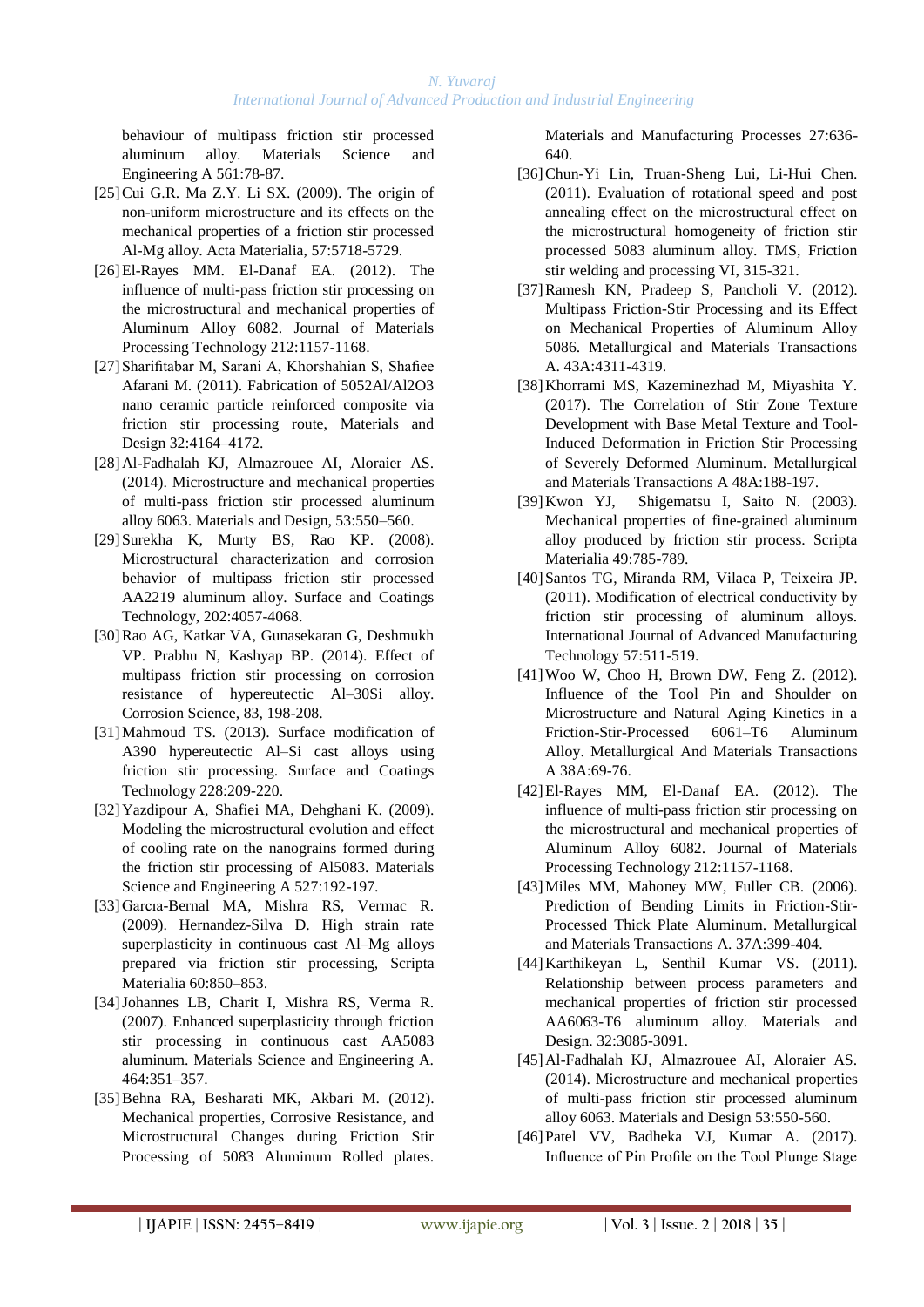in Friction Stir Processing of Al–Zn–Mg–Cu Alloy. Trans Indian Inst Met 70:1151-1158.

- [47]Johannes LB, Mishra RS. (2007). Multiple passes of friction stir processing for the creation of superplastic 7075 aluminum. Materials Science and Engineering A. 464:255-260.
- [48]Ma ZY, Mishra RS, Mahoney MW. (2002). Superplastic deformation behavior of friction stir processed 7075Al alloy. Acta Materialia 50:4419- 4430.
- [49]Wang K, Liu FC, Xue P, Xiao BL, Ma ZY. (2015). Effects of heating rates on microstructure and superplastic behavior of friction stir processed 7075 aluminum alloy. J Mater Sci 50:1006-1015.
- [50]Feng X, Liua H, Suresh Babu S. (2011). Effect of grain size refinement and precipitation reactions on strengthening in friction stir processed Al–Cu alloys, Scripta Materialia 65:1057-1060.
- [51]Li HJ, Feng XL. (2013). Effect of post-processing heat treatment on microstructure and microhardness of water-submerged friction stir processed 2219-T6 aluminum alloy. Materials and Design 47:101-105.
- [52]Zahmatkesh B, Enayati MH, Karimzadeh F. (2010). Tribological and microstructural evaluation of friction stir processed Al2024 alloy. Materials and Design. 31: 4891-4896.
- [53] Charit I, Mishra RS. (2018). Effect of friction stir processed microstructure on tensile properties of an Al-Zn-Mg-Sc alloy upon subsequent aging heat treatment. Journal of Materials Science & Technology 34:214-218.
- [54] Nelaturu P, Jana S, Mishra RS, Grant G, Carlson BE. (2018). Influence of friction stir processing on the room temperature fatigue cracking mechanisms of A356 aluminum alloy. Materials Science & Engineering A 716:165-178.
- [55]Sun HH, Yang S, Jin D. (2017). Improvement of Microstructure, Mechanical Properties and Corrosion Resistance of Cast Al–12Si Alloy by Friction Stir Processing. Trans Indian Inst Met https://doi.org/10.1007/s12666-017-1232-5.
- [56]Tsai FY, Kao PW. (2012). Improvement of mechanical properties of a cast Al–Si base alloy by friction stir processing. Materials Letters 80:40–42.
- [57]Rao AG, Katkar VA, Gunasekaran G, Deshmukh VP, Prabhu N, Kashyap BP. (2014). Effect of multipass friction stir processing on corrosion resistance of hypereutectic Al–30Si alloy. Corrosion Science. 83: 198-208.
- [58]Rao AG, Rao BRK, Deshmukh VP, Shah AK, Kashyap BP. (2009). Microstructural refinement

of a cast hypereutectic Al–30Si alloy by friction stir processing. Materials Letters 63:2628-2630.

- [59]Jana S, Mishra RS, Baumann JA, Grant G. (2010). Effect of Friction Stir Processing on Microstructure and Tensile Properties of an Investment Cast Al-7Si-0.6Mg Alloy, Metallurgical and Materials Transactions A 41A: 2010-2507.
- [60]Ma ZY, Sharma SR Mishra RS. (2006). Effect of friction stir processing on the microstructure of cast A356 aluminum. Materials Science and Engineering A 433: 269-278.
- [61]Alidokht SA,Abdollah-Zadeh A, Soleymani S, Saeid T, Assadi H. (2012). Evaluation of microstructure and wear behavior of friction stir processed cast aluminum alloy. Materials Characterization 63:90-97.
- [62]Cui GR, Ni DR, Ma ZY, Li SX. (2014). Effects of Friction Stir Processing Parameters and In Situ Passes on Microstructure and Tensile Properties of Al-Si-Mg casting. Metallurgical and Materials Transactions A 45A:5318-5331.
- [63]Jana S, Mishra RS, Baumann JA, Grant G. (2010). Effect of process parameters on abnormal grain growth during friction stir processing of a cast Al alloy. Materials Science Engineering A. 528:189-199.
- [64]Karthikeyan L, Senthil Kumar VS, Padmanabhan KA. (2010). On the role of process variables in the friction stir processing of cast aluminum A319 alloy, Materials and Design 31:761–771.
- [65]Santella ML. Engstrom T. Storjohann D, Pan DY. (2005). Effects of friction stir processing on mechanical properties of the cast aluminum alloys A319 and A356. Scripta Materialia 53:201-206.
- [66]Madhusudhan Reddy G, Srinivasa Rao K. (2010). Enhancement of wear and corrosion resistance of cast A356 aluminium alloy using friction stir processing. Transactions of The Indian Institute of Metals 63:793- 798.
- [67]Kapoor R, Kandasamy K, Mishra RS, Baumann JA, Grant G. (2013). Effect of friction stir processing on the tensile and fatigue behavior of a cast A206 alloy. Materials Science & Engineering A 561:159-166.
- [68]Karthikeyan L, Senthilkumar VS, Balasubramanian V, Natarajan S. (2009). Mechanical property and microstructural changes during friction stir processing of cast aluminum 2285 alloy. Materials and Design 30:2237-2242.
- [69]Mahmoud TS, Mohamed SS. (2012). Improvement of microstructural, mechanical and tribological characteristics of A413 cast Al alloys using friction stir processing. Materials Science & Engineering A 558: 502-509.